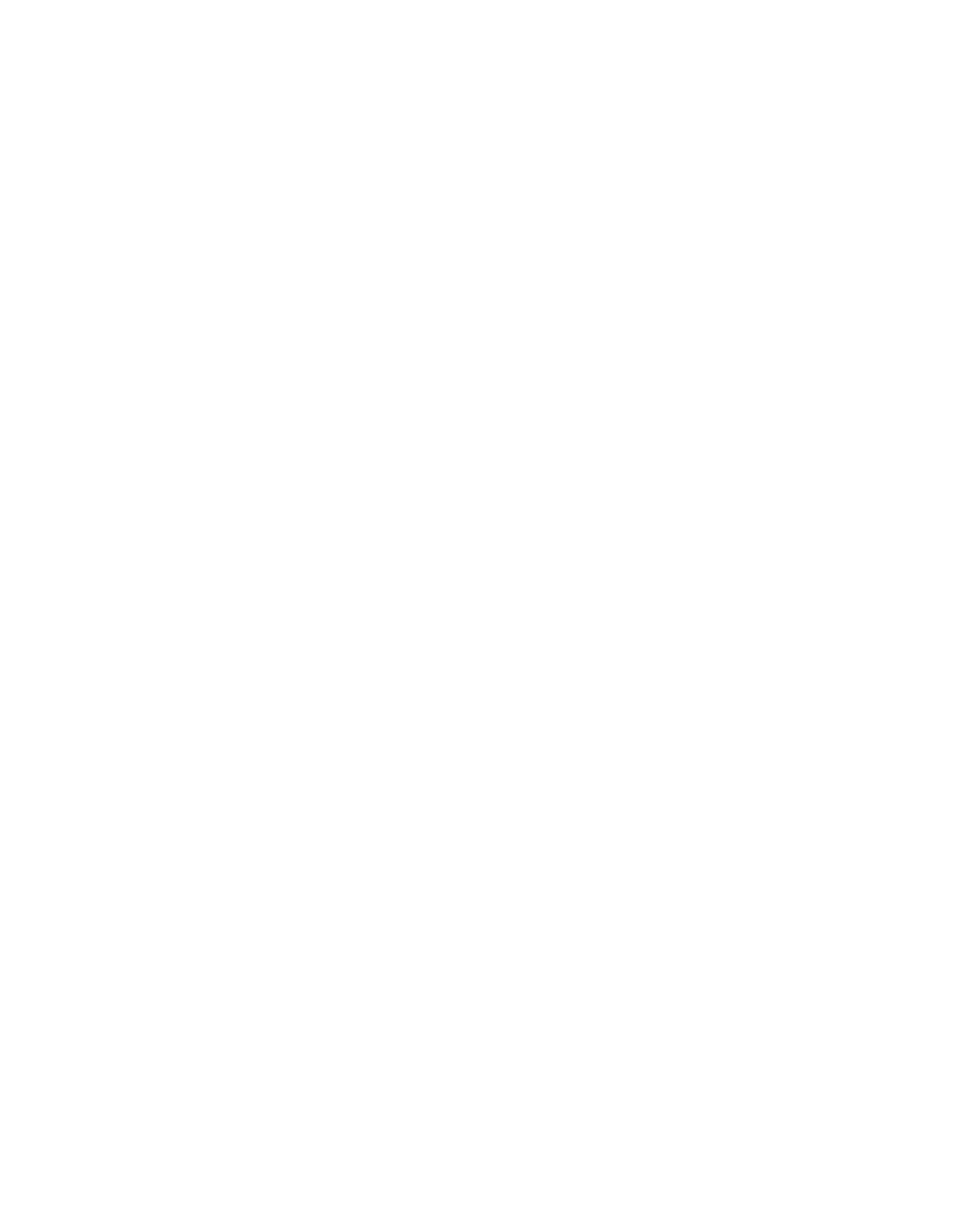## <u>CHC - 4Base-Scorecard: CHC162 - 10-02-16 - CHC 7 @ CIN 4.</u><br>WP: Grimm - LP: Iglesias, R. - Sv: Edwards - CHC rec 103-58-1 - Contreras is Top Contributor in CHC win \*

 $\cdot \mathbf{A}_{\text{Base}}$ The 4Base trademark is owned by Cycled Solutions LLC.

|                  |      |                 |              |                         |                         | CHC - 4BaseScore - Player 4Score by Batting Order<br>CHC162 - 10-02-16 - CHC 7 @ CIN 4<br>WP: Grimm - LP: Iglesias, R. - Sv: Edwards - CHC rec 103-58-1 - Contreras is Top Contributor in CHC win |                  |    |                |    |              |
|------------------|------|-----------------|--------------|-------------------------|-------------------------|---------------------------------------------------------------------------------------------------------------------------------------------------------------------------------------------------|------------------|----|----------------|----|--------------|
|                  |      |                 |              |                         |                         |                                                                                                                                                                                                   | <b>Bat Order</b> |    |                |    |              |
| Player           | Team | <b>Position</b> | 1            | $\overline{2}$          | 3                       | 4                                                                                                                                                                                                 | 5                | 6  | $\overline{7}$ | 8  | 9            |
| Contreras        | CHC  | C-LF            |              |                         |                         |                                                                                                                                                                                                   |                  |    |                | 16 |              |
| <b>Montero</b>   | CHC  | PH              |              |                         |                         |                                                                                                                                                                                                   |                  |    | 12             |    |              |
| <b>Szczur</b>    | CHC  | RF-Dsub         |              |                         |                         |                                                                                                                                                                                                   |                  | 11 |                |    |              |
| Fowler           | CHC  | <b>CF</b>       | 9            |                         |                         |                                                                                                                                                                                                   |                  |    |                |    |              |
| Kawasaki         | CHC  | 2B-Dsub         |              |                         |                         |                                                                                                                                                                                                   | 8                |    |                |    |              |
| <b>Bryant</b>    | CHC  | 3B              |              | $\overline{7}$          |                         |                                                                                                                                                                                                   |                  |    |                |    |              |
| Heyward          | CHC  | <b>RF</b>       |              |                         |                         |                                                                                                                                                                                                   |                  | 6  |                |    |              |
| Almora           | CHC  | CF-Dsub         |              |                         |                         | $\overline{4}$                                                                                                                                                                                    |                  |    |                |    |              |
| Soler            | CHC  | LF              |              |                         |                         |                                                                                                                                                                                                   |                  |    | $\overline{4}$ |    |              |
| <b>Baez</b>      | CHC  | SS-Dsub         |              | $\overline{\mathbf{3}}$ |                         |                                                                                                                                                                                                   |                  |    |                |    |              |
| Coghlan          | CHC  | 1B-Dsub         |              |                         | $\overline{\mathbf{3}}$ |                                                                                                                                                                                                   |                  |    |                |    |              |
| <b>Rizzo</b>     | CHC  | 1B              |              |                         | $\overline{\mathbf{3}}$ |                                                                                                                                                                                                   |                  |    |                |    |              |
| Zobrist          | CHC  | 2B              |              |                         |                         | $\overline{\mathbf{3}}$                                                                                                                                                                           |                  |    |                |    |              |
| Federowicz       | CHC  | PH-C            |              |                         |                         |                                                                                                                                                                                                   |                  |    |                |    | $\bf{0}$     |
| <b>Hendricks</b> | CHC  | P               |              |                         |                         |                                                                                                                                                                                                   |                  |    |                |    | $\mathbf{0}$ |
| La Stella        | CHC  | 3B-Dsub         | $\mathbf{0}$ |                         |                         |                                                                                                                                                                                                   |                  |    |                |    |              |
| Wood, T.         | CHC  | PH-P-Rel        |              |                         |                         |                                                                                                                                                                                                   |                  |    | $\mathbf{0}$   |    |              |
| <b>Russell</b>   | CHC  | SS              |              |                         |                         |                                                                                                                                                                                                   | $-1$             |    |                |    |              |

Scorecard Sponsored By



**GO** - Meal and Fitness Tracker By Iolo

https://itunes.apple.com/us/app/go-meal-and-fitness-track-er/id785910082?mt=8

## CHC - 4Score Box - Player Totals<br>CHC162 - 10-02-16<br>WP: Grimm - LP: Iglesias, R. - Sv: Edwards - CHC rec 103-58-1 - Contreras is Top Contributor in CHC win

| Player        |        | Team Position | Bat<br>Ord #   | <b>Credit For Run</b> | PA Bases       | <b>BR</b> Bases | <b>Bases Pushed</b> | Player 4Score  | Appearances    | Productivity<br>Rate |
|---------------|--------|---------------|----------------|-----------------------|----------------|-----------------|---------------------|----------------|----------------|----------------------|
| Contreras     |        | CHC C-LF      | 8              | 2                     | 6              | 1               | $\overline{7}$      | 16             | 5              | 3.200                |
| Montero       | CHC PH |               | $\overline{7}$ | $\overline{c}$        | 4              | $\mathbf 0$     | 6                   | 12             | $\mathbf{1}$   | 12.000               |
| Szczur        |        | CHC RF-Dsub   | 6              | $\overline{2}$        | $\overline{2}$ | $\overline{2}$  | 5                   | 11             | 3              | 3.667                |
| Fowler        | CHC CF |               | $\mathbf{1}$   | $\mathbf 0$           | $\overline{2}$ | 5               | $\overline{2}$      | 9              | 3              | 3.000                |
| Kawasaki      |        | CHC 2B-Dsub   | 5              | $\mathbf 0$           | $\overline{2}$ | 3               | 3                   | 8              | $\overline{2}$ | 4.000                |
| Bryant        | CHC    | 3B            | 2              | $\mathbf 0$           | 2              | 2               | 3                   | $\overline{7}$ | 3              | 2.333                |
| Heyward       | CHC RF |               | 6              | 0                     | 3              | 3               | 0                   | 6              | $\overline{2}$ | 3.000                |
| Almora        |        | CHC CF-Dsub   | $\overline{4}$ | $\mathbf 0$           | $\mathbf{1}$   | 3               | $\mathbf{0}$        | $\overline{4}$ | 2              | 2.000                |
| Soler         | CHC LF |               | $\overline{7}$ | 0                     | 1              | $\overline{2}$  | 1                   | 4              | 3              | 1.333                |
| Baez          |        | CHC SS-Dsub   | 2              | $\mathbf 0$           | $\mathbf{1}$   | $\overline{2}$  | $\mathbf 0$         | 3              | $\overline{2}$ | 1.500                |
| Coghlan       |        | CHC 1B-Dsub   | 3              | 0                     | 1              | 1               | 1                   | 3              | $\overline{2}$ | 1.500                |
| Rizzo         | CHC 1B |               | 3              | $\mathbf{1}$          | $\Omega$       | $\mathbf 0$     | 2                   | 3              | 3              | 1.000                |
| Zobrist       | CHC 2B |               | $\overline{4}$ | 0                     | 1              | $\mathbf 0$     | $\overline{2}$      | 3              | 3              | 1.000                |
| Federowicz    |        | CHC PH-C      | 9              | $\mathbf 0$           | $\mathbf 0$    | $\mathbf 0$     | $\mathbf{0}$        | $\mathbf 0$    | $\overline{2}$ | 0.000                |
| Hendricks     | CHC P  |               | 9              | $\Omega$              | $\Omega$       | $\mathbf 0$     | 0                   | 0              | $\overline{2}$ | 0.000                |
| La Stella     |        | CHC 3B-Dsub   | $\overline{1}$ | $\mathbf 0$           | $\mathbf 0$    | $\mathbf 0$     | $\mathbf{0}$        | $\mathbf 0$    | $\overline{2}$ | 0.000                |
| Wood, T.      |        | CHC PH-P-Rel  | $\overline{7}$ | 0                     | 0              | $\mathbf 0$     | $\mathbf 0$         | $\mathbf 0$    | $\mathbf{1}$   | 0.000                |
| Russell       | CHC SS |               | 5              | $\mathbf 0$           | $\mathbf 0$    | $\mathbf 0$     | $-1$                | $-1$           | 3              | $-0.333$             |
| <b>Totals</b> |        |               |                | $\overline{7}$        | 26             | 24              | 31                  | 88             | 44             | 2.000                |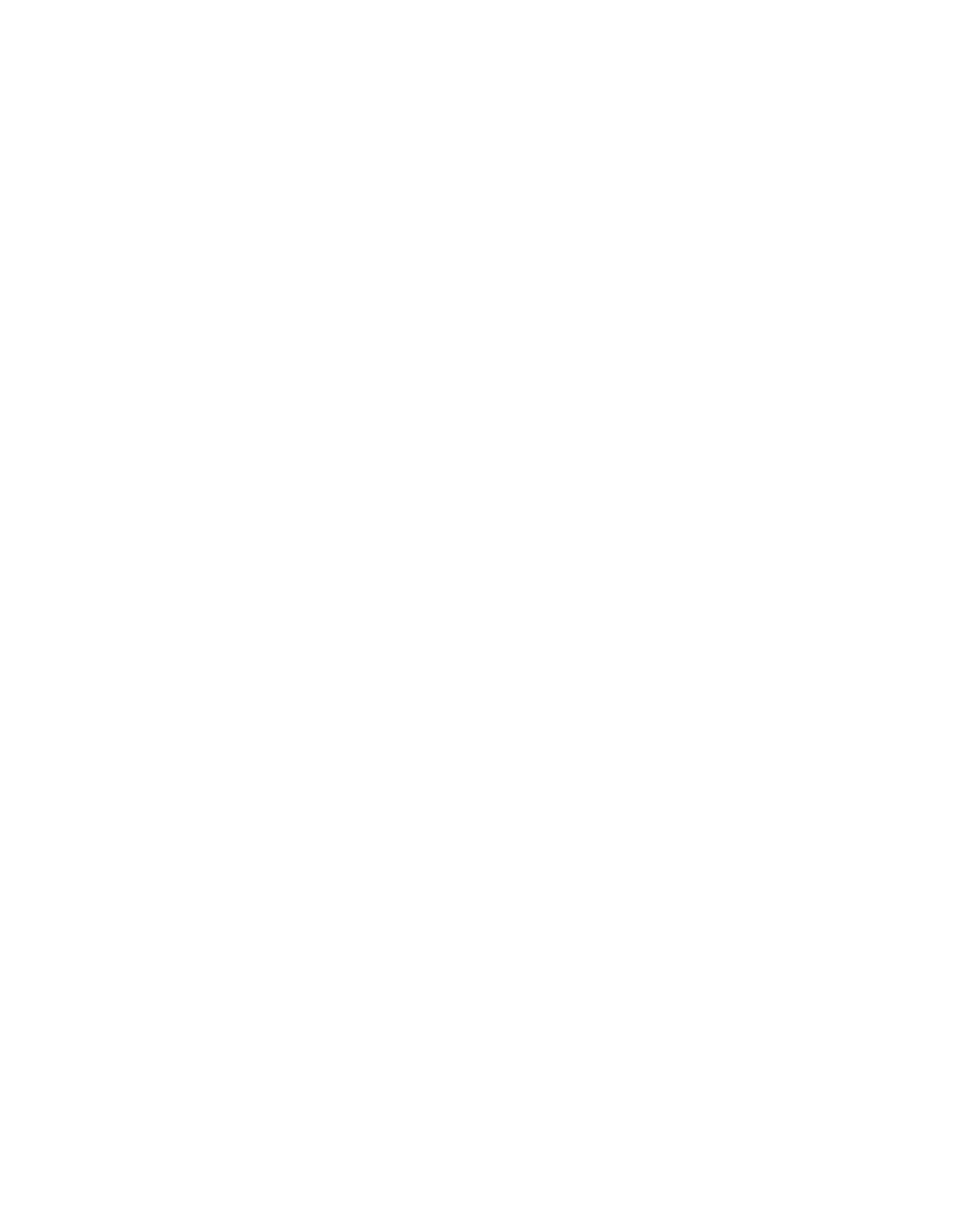## CHC - 4Base-Scorecard: CHC162 - 10-02-16 - CHC 7 @ CIN 4

\* WP: Grimm - LP: Iglesias, R. - Sv: Edwards - CHC rec 103-58-1 - Contreras is Top Contributor in CHC win

|                  |               |           |                    | Detail by Bat Order/Player |             |                                       |                                    |                                    |                                |                                       |
|------------------|---------------|-----------|--------------------|----------------------------|-------------|---------------------------------------|------------------------------------|------------------------------------|--------------------------------|---------------------------------------|
| <b>Bat Order</b> | Player        | Position  | Inning             | Play Text                  | LOBStatus   | Credit For<br>Run                     | PA Bases                           | <b>BR</b> Bases                    | Bases<br>Pushed                | Player<br>4Score                      |
|                  |               |           | 01                 | 7.Single                   | Left on 3rd | 0                                     | $\overline{1}$                     | $\sqrt{2}$                         | $\mathsf{O}\xspace$            | 3                                     |
|                  | Fowler        | <b>CF</b> | 03                 | Walk                       |             | $\mathsf{O}\xspace$                   | $\overline{1}$                     | $\ensuremath{\mathsf{3}}$          | $\mathsf{O}\xspace$            | $\overline{4}$                        |
|                  |               |           | 04                 | 6-3 ProdOut                |             | 0                                     | $\mathbb O$                        | $\mathbf 0$                        | $\overline{\mathbf{c}}$        | $\overline{c}$                        |
| $\mathbf{1}$     |               |           |                    | Total                      |             | $\underline{0}$                       | $\underline{2}$                    | $\overline{5}$                     | $\overline{2}$                 | $\overline{9}$                        |
|                  |               | 3B-Dsub   | 07                 | $4 - 3$                    |             | $\mathsf{O}\xspace$                   | $\mathbf 0$                        | $\mathbf 0$                        | $\mathsf 0$                    | $\overline{0}$                        |
|                  | La Stella     |           | 08                 | $1 - 3$                    |             | $\mathsf{O}\xspace$                   | $\mathbb O$                        | $\mathbf 0$                        | $\mathsf 0$                    | $\mathsf{O}\xspace$                   |
|                  |               |           |                    | <b>Total</b>               |             | $\underline{0}$                       | $\underline{0}$                    | $\underline{0}$                    | $\underline{0}$                | $\underline{0}$                       |
|                  |               |           | 01                 | Walk                       | Left on 2nd | $\mathsf{O}\xspace$                   | $\overline{1}$                     | $\mathbf{1}$                       | $\mathbf{1}$                   | $\ensuremath{\mathsf{3}}$             |
|                  | <b>Bryant</b> | 3B        | 03                 | 7.Single                   | Left on 2nd | 0                                     | $\mathbf{1}$                       | $\mathbf{1}$                       | $\overline{\mathbf{c}}$        | $\overline{4}$                        |
|                  |               |           | 04                 | Κ                          |             | $\mathsf{O}\xspace$                   | $\mathbb O$                        | $\mathbf 0$                        | $\mathsf{O}\xspace$            | $\boldsymbol{0}$                      |
| $\overline{2}$   |               |           |                    | Total                      |             | $\underline{0}$                       | $\underline{2}$                    | $\overline{2}$                     | $\overline{3}$                 | $\overline{Z}$<br>$\overline{3}$      |
|                  |               | SS-Dsub   | 07                 | 9.Single                   | Left on 3rd | $\mathsf 0$                           | $\overline{1}$                     | $\sqrt{2}$                         | $\mathsf 0$                    | $\mathsf{O}\xspace$                   |
|                  | Baez          |           | 09                 | K<br><b>Total</b>          |             | $\boldsymbol{0}$                      | $\mathsf 0$                        | $\mathbf 0$                        | $\mathsf 0$                    | $\overline{3}$                        |
|                  |               |           | 01                 | $\overline{7}$             |             | $\underline{0}$<br>$\boldsymbol{0}$   | $\overline{1}$<br>$\mathbf 0$      | $\overline{2}$<br>$\mathbf 0$      | $\underline{0}$<br>$\mathsf 0$ | $\mathsf{O}\xspace$                   |
|                  |               | 1B        | 03                 | 4-3 ProdOut                |             | 1                                     | $\mathbb O$                        | $\mathbf 0$                        | $\overline{c}$                 | $\overline{3}$                        |
|                  | Rizzo         |           | 05                 | Κ                          |             | 0                                     | $\mathbb O$                        | $\mathbf 0$                        | $\mathsf{O}\xspace$            | $\mathsf{O}\xspace$                   |
| 3                |               |           |                    | Total                      |             |                                       |                                    |                                    | $\overline{2}$                 | $\overline{3}$                        |
|                  |               |           | 07                 | Walk                       | Left on 2nd | $\overline{1}$<br>$\mathsf{O}\xspace$ | $\underline{0}$<br>$\overline{1}$  | $\underline{0}$<br>$\mathbf{1}$    | $\mathbf{1}$                   | $\overline{3}$                        |
|                  | Coghlan       | 1B-Dsub   | 09                 | $4 - 3$                    |             | 0                                     | $\mathbb O$                        | $\mathbf 0$                        | $\mathsf{O}\xspace$            | $\mathsf{O}\xspace$                   |
|                  |               |           |                    | <b>Total</b>               |             | $\underline{0}$                       | $\overline{1}$                     | $\overline{1}$                     | $\overline{1}$                 | $\overline{3}$                        |
|                  |               |           | 01                 | Walk +DP'd-5-4-3           |             | 0                                     | $\mathbf{1}$                       | $\mathbf 0$                        | $\overline{c}$                 | $\overline{3}$                        |
|                  |               | 2B        | 03                 | Κ                          |             | 0                                     | $\mathbb O$                        | $\mathbf 0$                        | $\mathsf{O}\xspace$            | $\overline{\mathbf{0}}$               |
|                  | Zobrist       |           | 05                 | $\sf K$                    |             | $\mathsf{0}$                          | $\mathsf 0$                        | $\mathbf 0$                        | $\mathsf 0$                    | $\mathsf{O}\xspace$                   |
| 4                |               |           |                    | <b>Total</b>               |             | $\underline{0}$                       | $\overline{1}$                     | $\overline{0}$                     | $\overline{2}$                 | $\overline{3}$                        |
|                  |               |           | 07                 | $\overline{7}$             |             | $\mathsf{O}\xspace$                   | $\mathsf 0$                        | $\mathbf 0$                        | $\mathbf 0$                    | $\overline{\text{o}}$                 |
|                  | Almora        | CF-Dsub   | 09                 | Walk                       |             | 0                                     | $\overline{1}$                     | $\ensuremath{\mathsf{3}}$          | $\mathsf 0$                    | $\sqrt{4}$                            |
|                  |               |           |                    | Total                      |             | $\underline{0}$                       | $\overline{1}$                     | $\overline{3}$                     | $\underline{0}$                | $\overline{4}$                        |
|                  |               |           | 01                 | 5-4-3-DP                   |             | $\mathsf{O}\xspace$                   | $\mathbb O$                        | $\mathbf 0$                        | $-1$                           | $-1$                                  |
|                  |               | SS        | 03                 | $K - 2 - 3$                |             | $\mathsf{O}\xspace$                   | $\boldsymbol{0}$                   | $\mathbf 0$                        | $\mathsf 0$                    | $\overline{\mathbf{0}}$               |
|                  | Russell       |           | 05                 | 5                          |             | $\mathsf{O}\xspace$                   | $\mathbb O$                        | $\mathbf 0$                        | $\mathbf 0$                    | $\mathsf{O}\xspace$                   |
| $\,$ 5 $\,$      |               |           |                    | Total                      |             | $\underline{0}$                       | $\underline{0}$                    | $\overline{0}$                     | $\overline{-1}$                | $-1$                                  |
|                  |               |           | 07                 | Walk                       | Left on 1st | $\mathsf{O}\xspace$                   | $\overline{1}$                     | $\mathbf 0$                        | $\sqrt{2}$                     | $\ensuremath{\mathsf{3}}$             |
|                  | Kawasaki      | 2B-Dsub   | 09                 | 8.Single                   |             | 0                                     | $\mathbf{1}$                       | $\ensuremath{\mathsf{3}}$          | $\mathbf{1}$                   | $\overline{\mathbf{5}}$               |
|                  |               |           |                    | <b>Total</b>               |             | $\underline{0}$                       | $\overline{2}$                     | $\overline{3}$                     | $\overline{3}$                 |                                       |
|                  |               |           | 02                 | 7.Double                   | Left on 2nd | $\mathsf 0$                           | $\sqrt{2}$                         | $\mathbf 0$                        | $\mathsf 0$                    | $\frac{8}{2}$                         |
|                  | Heyward       | RF        | 04                 | Walk                       |             | 0                                     | $\mathbf{1}$                       | 3                                  | 0                              | 4                                     |
|                  |               |           |                    | <b>Total</b>               |             | $\underline{0}$                       | $\overline{3}$                     | $\overline{3}$                     | $\underline{0}$                | $\underline{6}$                       |
| 6                |               |           | 06                 | 9                          |             | 0                                     | $\mathsf 0$                        | $\mathbf 0$                        | $\mathsf 0$                    | $\overline{\text{o}}$                 |
|                  |               | RF-Dsub   | 07                 | $\sf K$                    |             | 0                                     | $\mathsf 0$                        | $\boldsymbol{0}$                   | $\mathsf 0$                    | $\mathsf{O}\xspace$                   |
|                  | Szczur        |           | 09                 | 9.Double                   |             | $\overline{c}$                        | $\overline{2}$                     | $\sqrt{2}$                         | 5                              | 11                                    |
|                  |               |           |                    | Total                      |             | $\overline{2}$                        | $\underline{2}$                    | $\overline{2}$                     | $\overline{5}$                 | 11                                    |
|                  |               |           | 02                 | $\overline{7}$             |             | $\mathsf{O}\xspace$                   | $\mathsf 0$                        | $\mathbf 0$                        | $\mathbf 0$                    | $\mathsf{O}\xspace$                   |
|                  | Soler         | LF        | 04                 | Walk                       | Left on 3rd | 0                                     | $\mathbf{1}$                       | $\sqrt{2}$                         | $\mathbf{1}$                   | $\overline{4}$                        |
|                  |               |           | 06                 | $6 - 3$                    |             | 0                                     | $\mathsf 0$                        | $\mathbf 0$                        | $\mathsf 0$                    | $\mathsf{0}$                          |
| $\overline{7}$   |               |           |                    | <b>Total</b>               |             | $\underline{0}$                       | $\overline{1}$                     | $\overline{2}$                     | $\overline{1}$                 | $\overline{4}$                        |
|                  | Wood, T.      | PH-P-Rel  | 08                 | $\sf K$                    |             | 0                                     | $\mathbf 0$                        | $\mathbf 0$                        | $\mathsf 0$                    | $\mathsf{O}\xspace$                   |
|                  |               |           |                    | <b>Total</b>               |             | $\underline{0}$                       | $\underline{0}$                    | $\underline{0}$                    | $\underline{0}$                | $\underline{0}$                       |
|                  | Montero       | PH        | 09                 | .HomeRun                   |             | $\overline{2}$                        | 4                                  | $\mathbf 0$                        | 6                              | $\overline{12}$                       |
|                  |               |           |                    | <b>Total</b>               |             | $\underline{2}$                       | $\underline{4}$                    | $\underline{0}$                    | $\underline{6}$                | 12                                    |
|                  |               |           | 02                 | $\sf K$                    |             | $\mathsf{O}\xspace$                   | $\mathsf 0$                        | $\mathbf 0$                        | $\mathsf{O}\xspace$            | $\mathsf{O}\xspace$                   |
|                  |               |           | 04                 | 7.Single                   | Left on 2nd | $\mathbf{1}$                          | $\mathbf{1}$                       | $\mathbf{1}$                       | 3                              | $\sqrt{6}$                            |
| 8                | Contreras     | $C-LF$    | 06                 | Walk                       | Left on 1st | 0                                     | $\mathbf{1}$                       | $\mathbf 0$                        | $\mathsf 0$                    | $\mathbf{1}$                          |
|                  |               |           | 08                 | .HomeRun CF                |             | $\mathbf{1}$                          | $\overline{4}$                     | $\mathbf 0$                        | 4                              | $\boldsymbol{9}$                      |
|                  |               |           | 09                 | Κ                          |             | 0                                     | $\mathbf 0$                        | $\mathbf 0$                        | $\mathsf 0$                    | $\mathsf{O}\xspace$                   |
|                  |               |           |                    | <b>Total</b>               |             | $\underline{2}$                       | $\underline{6}$                    | $\overline{1}$                     | $\overline{1}$                 | 16                                    |
|                  |               | P         | 02                 | $1 - 3$                    |             | 0                                     | $\mathsf 0$                        | $\mathbf 0$                        | $\mathsf 0$                    | $\mathsf{O}\xspace$                   |
|                  | Hendricks     |           | 04                 | $5\phantom{.0}$            |             | 0                                     | $\mathsf 0$                        | $\mathbf 0$                        | $\mathsf 0$                    | $\mathsf{O}\xspace$                   |
| 9                |               |           |                    | Total                      |             | $\underline{0}$                       | $\underline{0}$                    | $\underline{0}$                    | $\underline{0}$                | $\underline{0}$                       |
|                  |               | PH-C      | 06                 | K                          |             | 0<br>0                                | $\mathbf 0$<br>$\mathbf 0$         | $\mathbf 0$<br>$\mathbf 0$         | $\mathsf 0$<br>$\mathsf 0$     | $\mathsf{O}\xspace$<br>$\overline{0}$ |
|                  | Federowicz    |           | 08                 | $\sf K$                    |             |                                       |                                    |                                    |                                |                                       |
|                  |               |           | <b>Grand Total</b> | <b>Total</b>               |             | $\underline{0}$<br>$\overline{I}$     | $\underline{0}$<br>$\overline{26}$ | $\underline{0}$<br>$\overline{24}$ | $\underline{0}$<br>31          | $\frac{0}{88}$                        |
|                  |               |           |                    |                            |             |                                       |                                    |                                    |                                |                                       |